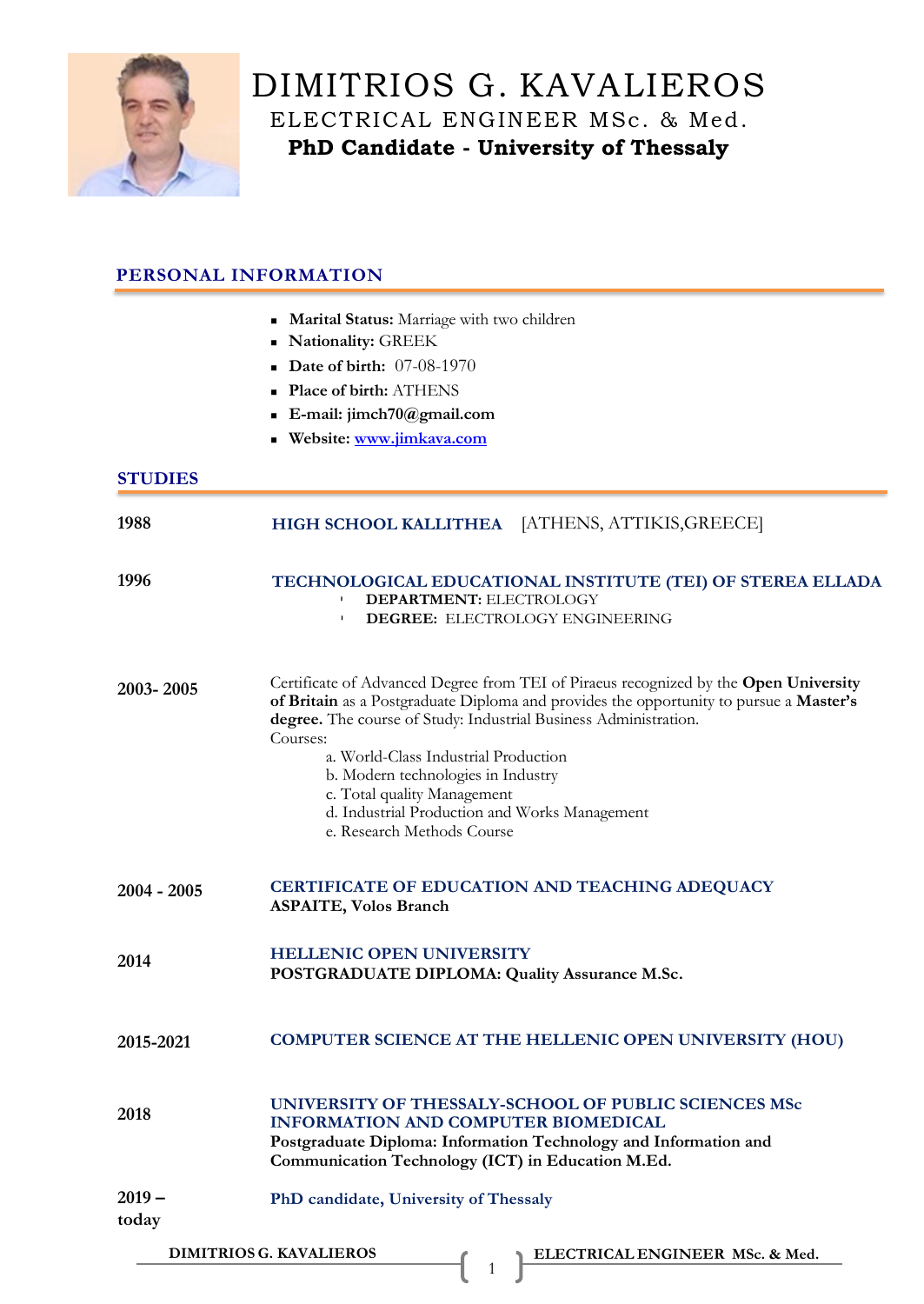### **PROFESSIONAL EXPERIENCE**

| 1995 - 1996 | UNDER ENGINEER<br>[Company/Institution name]<br>[AGROMETAL A.B.E.E]                                                                   | [City, County, Country]<br>[SXOIMATARI, VIOTIAS, GREECE] |  |
|-------------|---------------------------------------------------------------------------------------------------------------------------------------|----------------------------------------------------------|--|
| 1996 - 1999 | ELECTRICAL ENGINEERING HEATING-AIR CONDITIONING and<br><b>SALES DIRECTOR</b><br>[Company/Institution name]<br>[City, County, Country] |                                                          |  |
|             | [ELECTRONET S.A                                                                                                                       | [STYLIDA,FTHIOTIDAS,GREECE]                              |  |
| 1999 - 2003 | ELECTRICAL ENGINEERING PRODUCTION                                                                                                     |                                                          |  |
|             | Όνομα εταιρείας/ιδρύματος ] [City, County, Country]<br>J CHIPITA INTERNATIONAL S.A]                                                   | [LÁMIA, FTHIOTIDAS, GREECE]                              |  |
| 2003-       |                                                                                                                                       | ELECTRICAL - AUTOMATIC INSTALLATION & PLANNING PLC       |  |

# **EDUCATIONAL EXPERIENCE**

| <b>ACADEMIC YEAR:</b><br>[1999-2000/2000-2001/<br>2001-2002/2002-2003/<br>2003-2004 & 2004-05] | [LABORATORY PARTNER IN THE TECHNOLOGICAL EDUCATIONAL<br>INSTITUTE (TEI) OF LAMIAS OF THE DEPARTMENT ELECTROLOGY<br>Teaching courses: - CONTROL SYSTEM AUTOMATION I & II<br>- POWER ELECTRONICS<br>- ELECTRONICS I & II |
|------------------------------------------------------------------------------------------------|------------------------------------------------------------------------------------------------------------------------------------------------------------------------------------------------------------------------|
| [ $2005$ -TODAY]                                                                               | -ROBOT SYSTEMS<br>[TEACHER AT THE CONTROL SYSTEM AUTOMATION I & II]                                                                                                                                                    |
| $[2002 - 2003]$                                                                                | [TEACHER AT THE TECHNICAL VOCATIONAL LYCÉE OF OAED LAMIAS]                                                                                                                                                             |
|                                                                                                | Teaching courses: - CONTROL SYSTEM AUTOMATION<br>(SIEMENS LOGO COMFORT)                                                                                                                                                |
| $[2003 - 2004 \&$<br>$2004 - 2005$ ]                                                           | [TEACHER AT THE IEK COLLEGE OF OAED LAMIAS]<br>Teaching courses: - CONTROL SYSTEM AUTOMATION (PLC)<br>(SIEMENS LOGO COMFORT)                                                                                           |
|                                                                                                | - DIGITAL ELECTRONICS                                                                                                                                                                                                  |
| <b>TRAINING</b><br>PROGRAM (600h)<br>(ELECTRICAL<br><b>MAINTENANCE)</b>                        | [ TEACHER AT THE TECHNICAL VOCATIONAL SCHOOL OF KEK OAED<br>LAMIA]<br>Teaching courses: - ELECTRICAL HOUSING INSTALLATIONS                                                                                             |
| $[2005 - 2006]$                                                                                | [TEACHER AT THE 10 TECHNICAL VOCATIONAL LYCEE OF<br><b>THIVAS1</b><br>Teaching courses: -CONTROL SYSTEM AUTOMATION (PLC)<br>- ELECTRIC SYSTEMS DC-AC                                                                   |

2

**DIMITRIOS G. KAVALIEROS ELECTRICAL ENGINEER MSc. & Med.**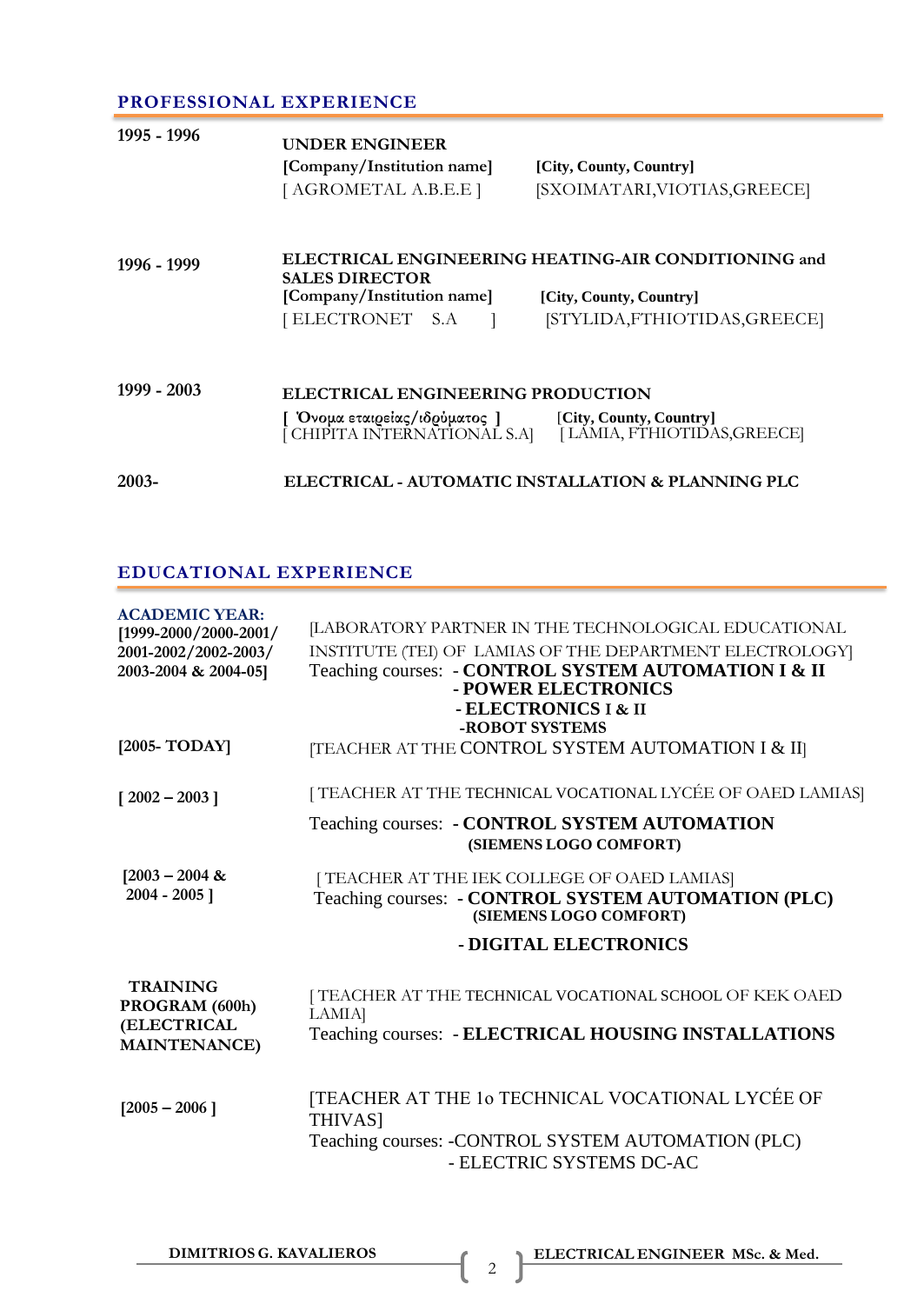| $[2006 - 2007]$ | [TEACHER AT THE 10 TECHNICAL VOCATIONAL LYCÉE OF LAMIAS]<br>Teaching courses: - CONTROL SYSTEM AUTOMATION (PLC)<br>- ELECTRIC SYSTEMS DC-AC<br>-ELECTRIC MACHINES                                            |
|-----------------|--------------------------------------------------------------------------------------------------------------------------------------------------------------------------------------------------------------|
| $[2007 - 2008]$ | [TEACHER AT THE 1º EPA.L LAMIAS VOCATIONAL HIGH SCHOOL]<br>Teaching courses: - CONTROL SYSTEM AUTOMATION (PLC)<br>- ELECTRIC SYSTEMS DC-AC                                                                   |
| $[2008 - 2009]$ | [TEACHER AT THE 1º VOCATIONAL LYCÉE OF AMFISSAS]<br>Teaching courses: - CONTROL SYSTEM AUTOMATION (PLC)<br>- ELECTRIC SYSTEMS DC-AC<br>-ELECTRIC MACHINES                                                    |
| $[2009 - 2011]$ | [TEACHER AT THE 1º VOCATIONAL LYCÉE OF LAMIA]<br>Teaching courses: - CONTROL SYSTEM AUTOMATION (PLC)<br>- ELECTRIC SYSTEMS DC-AC                                                                             |
| $[2011 - 2020]$ | [TEACHER AT THE 1º VOCATIONAL LYCÉE OF MAKRAKOMIS and<br>UNDER 10 VOCATIONAL LYCÉE DIRECTOR OF MAKRAKOMISJ<br>Teaching courses: - CONTROL SYSTEM AUTOMATION (PLC)<br>- ELECTRIC SYSTEMS DC-AC & EL. MACHINES |
| $[2020 - 2021]$ | <b>COORDINATOR OF THE APPRENTICESHIP TEAM OF</b><br>REGIONAL DIRECTORATE OF PRIMARY & SECONDARY<br><b>EDUCATION OF CENTRAL GREECE</b>                                                                        |

### **ADDITIONAL PROFESSIONAL ACTIVITIES**

| <b>SEMINARS</b><br>2002                                           | COMPUTER COURSES (EXCEL-WORD-ACCES-INTERNET)<br>Total hours:: 400h                                                           |  |
|-------------------------------------------------------------------|------------------------------------------------------------------------------------------------------------------------------|--|
| $11/02/2008$ -<br>07/04/2008                                      | "Exploitation of Information and Communication Technologies in<br>Education, (ICT)". Total hours: 48h                        |  |
| 2012-2013                                                         | Environmental Education Program "FUNDING MY SCHOOL"<br>Environmental Education Program "THE HEATING SOURCES OF<br>FTHIOTIDA" |  |
| 27/03/2013                                                        | "Experimental Workshop on Special Thematic Activity" "Wikipedia                                                              |  |
| 7/05/2014                                                         | Encyclopedia Wikipedia.<br>Didactic Exploitation in Secondary Education »                                                    |  |
| 31-01/11/2014                                                     | "Getting to Know Web Programming and Using It as an Innovation Tool<br>in Education"                                         |  |
| 19/12/2014                                                        | Electronic Inventory of ICT Equipment- Cadastre of PSD                                                                       |  |
| <b>DIMITRIOS G. KAVALIEROS</b><br>ELECTRICAL ENGINEER MSc. & Med. |                                                                                                                              |  |

3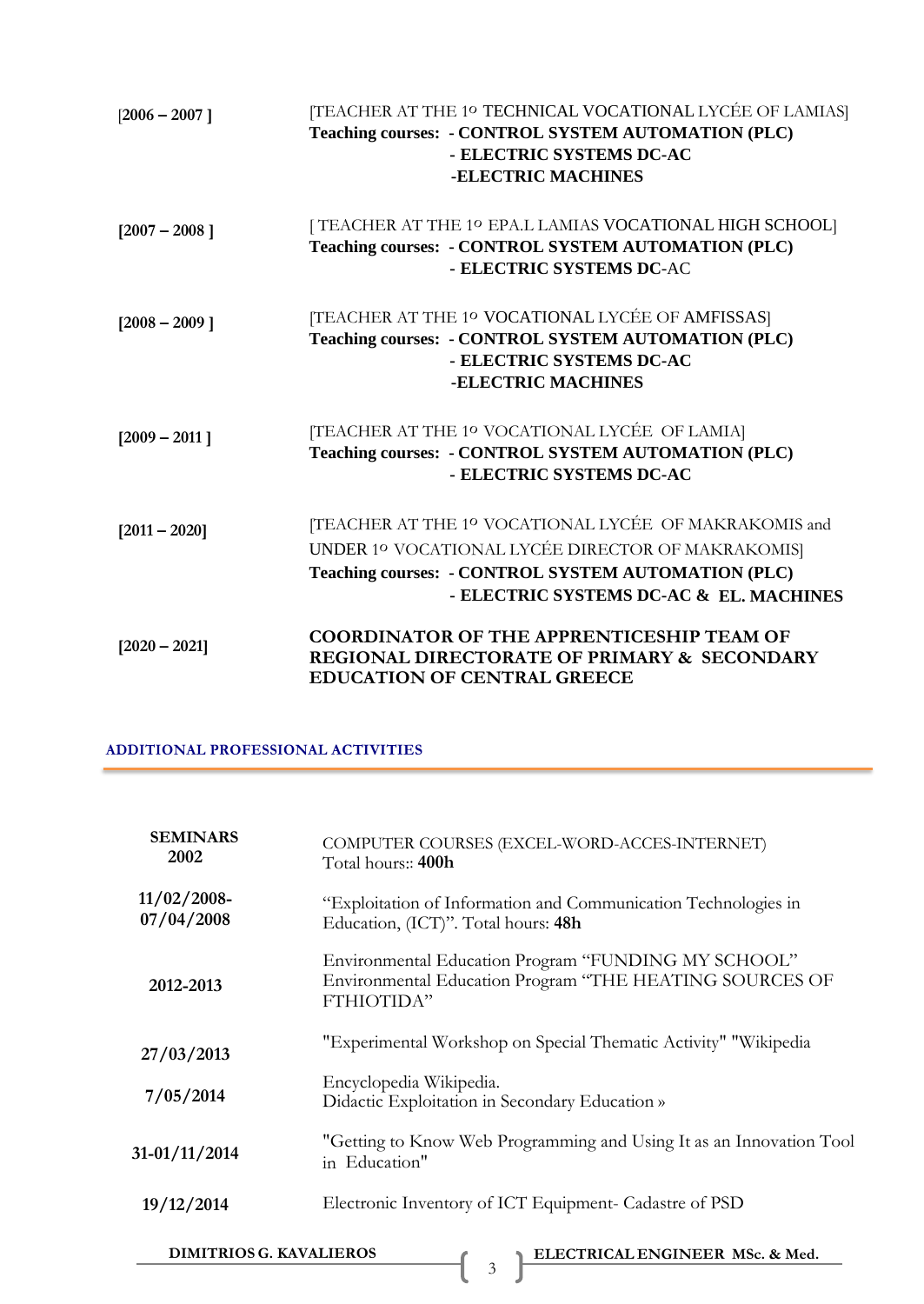**1992** LEVEL B2 [ENGLISH: LOWER]

**ADDITIONAL KNOWLEDGE**

### **PROGRAMMES** [INTERNET-WINDOWS–OFFICE - ΚΑΤΑΣΚΕΥΗ ΙΣΤΟΣΕΛΙΔΩΝ-WORDPRESS – MATLAB ]

# **LANGUAGE PROGRAMMING** [ VISUAL BASIC, C, C++, STL, SIEMENS(LOGO!SOFT COMFORT,JAVA]

**ADDITIONAL ACTIVITIES**

#### **PUBLICATIONS:**

### **NEW TEACHER**

**The Online Magazine for Today's Educator (4th issue, September 2014)** [http://neospaidagogos.gr/periodiko/files/4\\_Teyxos\\_Neou\\_Paidagogou\\_Septembrios\\_2014](http://neospaidagogos.gr/periodiko/files/4_Teyxos_Neou_Paidagogou_Septembrios_2014) [.pdf](http://neospaidagogos.gr/periodiko/files/4_Teyxos_Neou_Paidagogou_Septembrios_2014.pdf)

#### **AASCIT Journal of Education**

December [17, 2017 KA](http://www.jimkava.com/2017/12/17/aascit-journal-of-education/)VALIEROS G. DIMITRIOS Quality [Management and Evaluation Vocational Secondary](http://www.jimkava.com/wp-content/uploads/2017/12/9730760.pdf) School/Lyceum Fthiotidas Quality Management and Evaluation Vocational Secondary School/Lyceum Fthiotidas AASCIT Journal of Education Vol.3, No. 6, Publication Date: Dec. 5, 2017, Page: 66-75 100 Views Since December 5, 2017, 29 Downloads Since Dec. 5, 2017 **Paper [in PDF](http://article.aascit.org/file/pdf/9730760.pdf) (844K)** 

4

**DIMITRIOS G. KAVALIEROS ELECTRICAL ENGINEER MSc. & Med.**